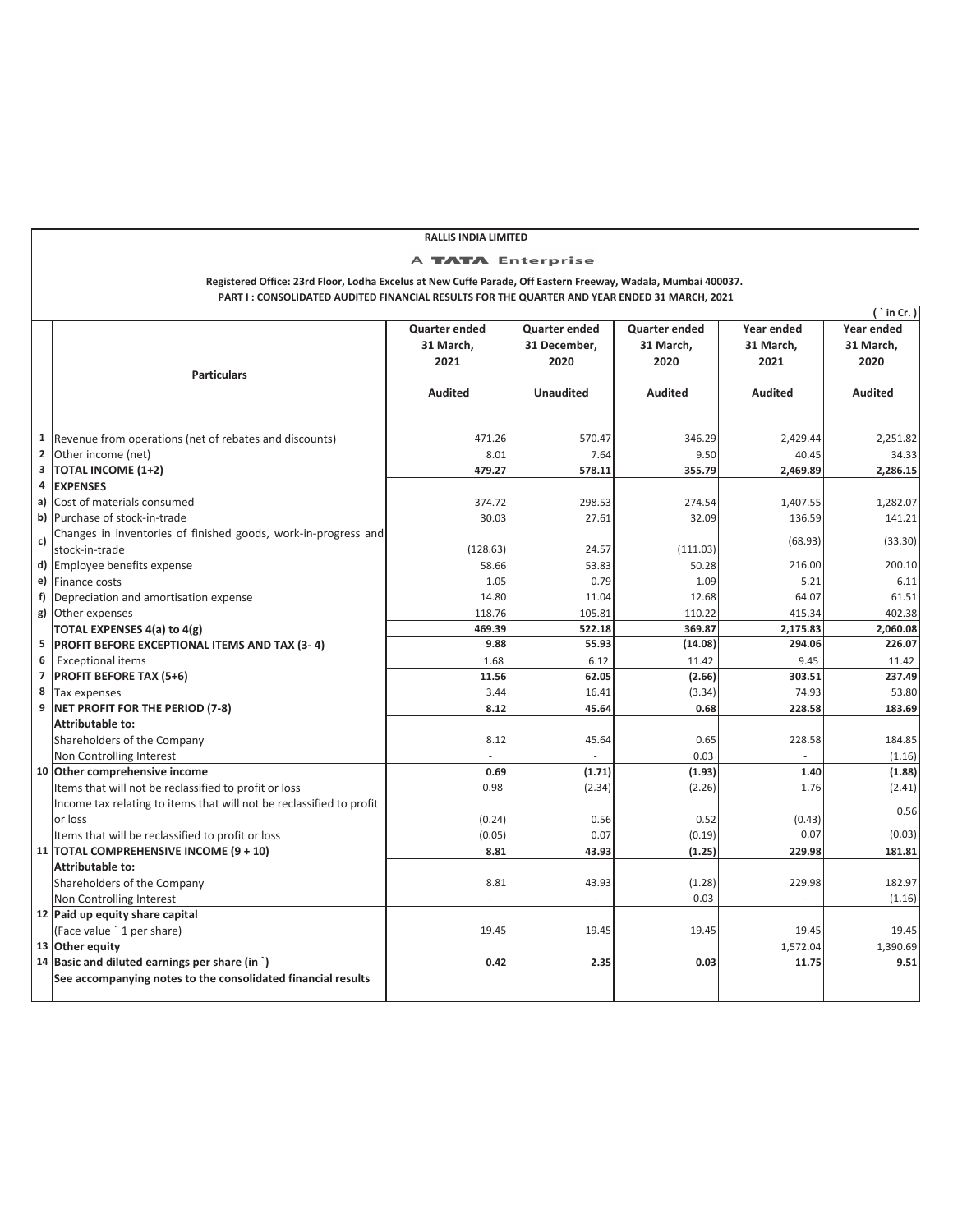| PART II: CONSOLIDATED AUDITED BALANCE SHEET AS AT 31 MARCH, 2021<br>As at<br>As at |                |                |  |  |  |
|------------------------------------------------------------------------------------|----------------|----------------|--|--|--|
| <b>Particulars</b>                                                                 | 31 March, 2021 | 31 March, 2020 |  |  |  |
|                                                                                    | <b>Audited</b> | <b>Audited</b> |  |  |  |
| <b>ASSETS</b>                                                                      |                |                |  |  |  |
| Non-current assets                                                                 |                |                |  |  |  |
| a)Property, plant and equipment                                                    | 392.46         | 360.78         |  |  |  |
| b)Capital work-in-progress                                                         | 105.71         | 28.76          |  |  |  |
| c)Investment property                                                              | 0.12           | 0.13           |  |  |  |
| d)Right-of-use asset                                                               | 31.74          | 26.44          |  |  |  |
| e) Goodwill on amalgamation                                                        | 195.82         | 195.82         |  |  |  |
| f)Other intangible assets                                                          | 10.83          | 9.66           |  |  |  |
| g)Intangible assets under development                                              | 58.77          | 46.95          |  |  |  |
| h)Financial assets                                                                 |                |                |  |  |  |
| i)Investments                                                                      | 3.18           | 3.80           |  |  |  |
| ii)Loans                                                                           | 10.08          | 9.07           |  |  |  |
| iii)Other financial assets                                                         | 0.81           | 0.77           |  |  |  |
| i)Non current tax assets                                                           | 88.04          | 110.02         |  |  |  |
| j)Other non-current assets                                                         | 35.65          | 42.04          |  |  |  |
| <b>Total non-current assets</b>                                                    | 933.21         | 834.24         |  |  |  |
| <b>Current assets</b>                                                              |                |                |  |  |  |
| a)Inventories                                                                      | 763.20         | 699.20         |  |  |  |
| b)Financial assets                                                                 |                |                |  |  |  |
| i)Investments                                                                      | 280.30         | 298.67         |  |  |  |
| ii)Trade receivables                                                               | 406.28         | 450.59         |  |  |  |
| iii)Cash and cash equivalents                                                      | 10.27          | 46.52          |  |  |  |
| iv) Bank Balances other than (iii) above                                           | 44.86          | 2.13           |  |  |  |
| v) Other financial assets                                                          | 7.52           | 6.49           |  |  |  |
| c)Other current assets                                                             | 138.84         | 106.37         |  |  |  |
| d) Assets classified as held for sale                                              | 4.14           | 4.27           |  |  |  |
| <b>Total current assets</b>                                                        | 1,655.41       | 1,614.24       |  |  |  |
| <b>Total assets</b>                                                                | 2,588.62       | 2,448.48       |  |  |  |
| <b>EQUITY AND LIABILITIES</b>                                                      |                |                |  |  |  |
| <b>Equity</b>                                                                      |                |                |  |  |  |
| a) Equity share capital                                                            | 19.45          | 19.45          |  |  |  |
| b)Other equity                                                                     | 1,571.35       | 1,390.00       |  |  |  |
| Equity attributable to owners of the Company                                       | 1,590.80       | 1,409.45       |  |  |  |
| Non-controlling interests                                                          | 0.69           | 0.69           |  |  |  |
| <b>Total equity</b>                                                                | 1,591.49       | 1,410.14       |  |  |  |
|                                                                                    |                |                |  |  |  |
| <b>Liabilities</b>                                                                 |                |                |  |  |  |
| <b>Non-current liabilities</b>                                                     |                |                |  |  |  |
| a)Financial Liabilities                                                            |                |                |  |  |  |
| Borrowings                                                                         | 7.78           | 12.36          |  |  |  |
| Lease liability                                                                    | 21.55          | 14.39          |  |  |  |
| b)Provisions                                                                       | 26.87          | 25.65          |  |  |  |
| c)Deferred tax liabilities (Net)                                                   | 26.38          | 28.49          |  |  |  |
| d)Other non-current liabilities                                                    | 0.08           | 0.10           |  |  |  |
| <b>Total non-current liabilities</b>                                               | 82.66          | 80.99          |  |  |  |
| <b>Current liabilities</b>                                                         |                |                |  |  |  |
| a)Financial liabilities                                                            |                |                |  |  |  |
| i)Borrowings                                                                       | 30.05          | 49.62          |  |  |  |
| ii)Trade and other payables                                                        |                |                |  |  |  |
| -total outstanding dues of micro enterprises and small enterprises                 | 17.35          | 3.69           |  |  |  |
| -total outstanding dues of creditors other than micro enterprises                  |                |                |  |  |  |
| and small enterprises                                                              | 578.72         | 633.65         |  |  |  |
| iii) Other financial liabilities                                                   | 144.79         | 95.77          |  |  |  |
| iv)Lease liabilities                                                               | 12.45          | 13.92          |  |  |  |
| b) Other current liabilities                                                       | 112.74         | 120.03         |  |  |  |
| c)Provisions                                                                       | 14.26          | 17.05          |  |  |  |
| d)Current tax liabilities                                                          | 4.11           | 23.62          |  |  |  |
| <b>Total current liabilities</b>                                                   | 914.47         | 957.35         |  |  |  |
| <b>Total liabilities</b>                                                           | 997.13         | 1,038.34       |  |  |  |
|                                                                                    |                |                |  |  |  |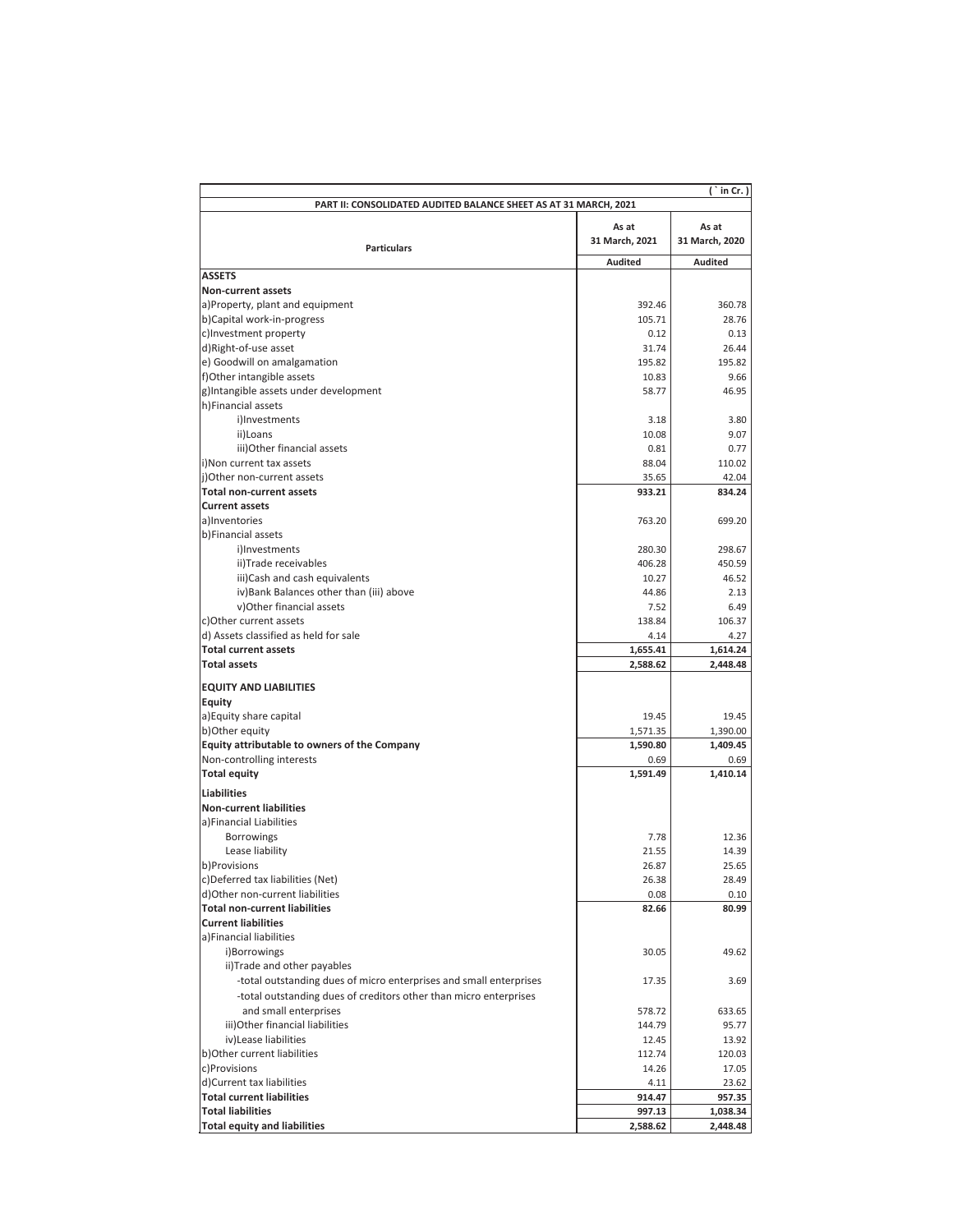|   | in Cr.)                                                                                   |                         |                         |  |  |  |
|---|-------------------------------------------------------------------------------------------|-------------------------|-------------------------|--|--|--|
|   | PART III : CONSOLIDATED AUDITED STATEMENT OF CASH FLOWS FOR THE YEAR ENDED 31 MARCH, 2021 |                         |                         |  |  |  |
|   |                                                                                           | For the year            | For the year            |  |  |  |
|   | <b>Particulars</b>                                                                        | ended<br>31 March, 2021 | ended<br>31 March, 2020 |  |  |  |
|   |                                                                                           | Audited                 | Audited                 |  |  |  |
| A | <b>CASH FLOW FROM OPERATING ACTIVITIES:</b>                                               |                         |                         |  |  |  |
|   | Profit before tax                                                                         | 303.50                  | 237.49                  |  |  |  |
|   | Adjustments for:                                                                          |                         |                         |  |  |  |
|   | Finance costs                                                                             | 5.21                    | 6.11                    |  |  |  |
|   | Depreciation and amortisation expense                                                     | 64.07                   | 61.51                   |  |  |  |
|   | Interest income                                                                           | (6.40)                  | (4.03)                  |  |  |  |
|   | Dividend income<br>Fair valuation gain on investment in Mutual fund                       | (0.04)<br>(2.96)        | (2.26)<br>(3.81)        |  |  |  |
|   | Gain on redemption of current investments                                                 | (12.18)                 | (1.56)                  |  |  |  |
|   | Credit balances written back                                                              | (4.94)                  | (4.30)                  |  |  |  |
|   | Allowance for doubtful debts (net)                                                        | 5.38                    | 6.96                    |  |  |  |
|   | Allowance for doubtful advances                                                           |                         | 0.02                    |  |  |  |
|   | Capital work-in-progress written off                                                      |                         | 0.27                    |  |  |  |
|   | Tangible assets written off                                                               |                         | 0.09                    |  |  |  |
|   | Impairment of Intangible assets and intangible assets under development                   | 6.58                    | 1.77                    |  |  |  |
|   | <b>Bad debts</b>                                                                          |                         | 2.23                    |  |  |  |
|   | (Reversal) for indirect tax matters                                                       |                         | (2.45)                  |  |  |  |
|   | Provision for Directors pension liability<br>Provision for supplemental pay               | 0.66<br>0.49            | 0.28<br>0.82            |  |  |  |
|   | (Reveresal) / Provision for gratuity                                                      | (3.90)                  | 1.90                    |  |  |  |
|   | Provision for compensated absences                                                        | 2.57                    | 2.13                    |  |  |  |
|   | Mark-to-market loss on forward contract                                                   | 0.72                    | 0.04                    |  |  |  |
|   | Net unrealised foreign exchange loss                                                      | 1.77                    | 4.66                    |  |  |  |
|   | (Gain) on disposal of property, plant and equipment and investment property               | (8.96)                  | (11.52)                 |  |  |  |
|   | Operating profit before working capital changes                                           | 351.57                  | 296.35                  |  |  |  |
|   | Movements in working capital:                                                             |                         |                         |  |  |  |
|   | Decrease/(Increase) in trade receivables                                                  | 38.49                   | (8.26)                  |  |  |  |
|   | (Increase) in inventories                                                                 | (63.99)                 | (23.50)                 |  |  |  |
|   | (Increase) in Loans                                                                       | (1.01)                  | (1.40)<br>(1.84)        |  |  |  |
|   | Decrease/(Increase) in other financial assets<br>(Increase)/Decrease in other assets      | 0.33<br>(31.06)         | 27.42                   |  |  |  |
|   | (Decrease)/Increase in trade payables                                                     | (37.67)                 | 97.55                   |  |  |  |
|   | Increase/(Decrease) in other financial liabilities                                        | 41.99                   | (14.03)                 |  |  |  |
|   | (Decrease)/Increase in other liabilities                                                  | (7.30)                  | 20.91                   |  |  |  |
|   | <b>CASH GENERATED FROM OPERATIONS</b>                                                     | 291.35                  | 393.20                  |  |  |  |
|   | Income taxes paid (Net of refunds)                                                        | (74.57)                 | (56.36)                 |  |  |  |
|   | NET CASH FLOWS GENERATED FROM OPERATING ACTIVITIES (A)                                    | 216.78                  | 336.84                  |  |  |  |
| B | CASH FLOW FROM INVESTING ACTIVITIES:                                                      |                         |                         |  |  |  |
|   | Interest received                                                                         | 4.99                    | 3.94                    |  |  |  |
|   | Dividend received                                                                         | 0.04                    | 2.26                    |  |  |  |
|   | Payments for purchase of property, plant and equipment                                    |                         |                         |  |  |  |
|   | (including adjustments on account of capital work-in-progress,                            |                         |                         |  |  |  |
|   | capital creditors and capital advances)                                                   | (142.77)                | (61.97)                 |  |  |  |
|   | Payments for intangible assets                                                            | (25.72)                 | (16.63)                 |  |  |  |
|   | Proceeds from disposal of property, plant and equipment and investment property           | 10.65                   | 12.97                   |  |  |  |
|   | Purchase of current investments                                                           | (630.03)                | (713.42)                |  |  |  |
|   | Proceeds from sale of long term investments<br>Proceeds from sale of current investments  | 0.63<br>663.54          | 525.60                  |  |  |  |
|   | Investments in bank deposits                                                              | (42.88)                 | 1.33                    |  |  |  |
|   | NET CASH FLOWS (USED IN) INVESTING ACTIVITIES (B)                                         | (161.55)                | (245.92)                |  |  |  |
|   |                                                                                           |                         |                         |  |  |  |
| c | CASH FLOW FROM FINANCING ACTIVITIES:                                                      |                         |                         |  |  |  |
|   | Repayment of long-term borrowings (including current maturities)                          | (4.11)                  | (3.99)                  |  |  |  |
|   | Proceeds from short-term borrowings                                                       | 68.34                   | 289.00                  |  |  |  |
|   | Payment of lease liabilities                                                              | (16.88)                 | (16.84)                 |  |  |  |
|   | Repayment of short-term borrowings                                                        | (63.84)                 | (280.50)                |  |  |  |
|   | Dividend paid on equity shares (including dividend distribution tax)<br>Interest paid     | (48.78)<br>(2.30)       | (58.73)<br>(3.47)       |  |  |  |
|   | Bank balances in dividend account                                                         | 0.16                    | 0.12                    |  |  |  |
|   | NET CASH FLOWS (USED IN) FINANCING ACTIVITIES (C)                                         | (67.41)                 | (74.41)                 |  |  |  |
|   |                                                                                           |                         |                         |  |  |  |
|   | NET INCREASE / DECREASE IN CASH AND CASH EQUIVALENTS (A) + (B) + (C)                      | (12.18)                 | 16.51                   |  |  |  |
|   | CASH AND CASH EQUIVALENTS AT THE BEGINNING OF THE YEAR                                    |                         |                         |  |  |  |
|   | Cash in hand                                                                              | 0.03                    | 0.05                    |  |  |  |
|   | Balances with banks in current account and deposit account                                | 46.49                   | 41.80                   |  |  |  |
|   | Bank overdrafts and cash credit facility (secured)                                        | (24.12)                 | (35.96)                 |  |  |  |
|   | <b>CASH AND CASH EQUIVALENTS</b>                                                          | 22.40                   | 5.89                    |  |  |  |
|   | Net Cash and cash equivalents as per Cash flow statement                                  | 10.22                   | 22.40                   |  |  |  |
|   | CASH AND CASH EQUIVALENTS AT THE END OF THE YEAR                                          |                         |                         |  |  |  |
|   | Cash in hand                                                                              | 0.02                    | 0.03                    |  |  |  |
|   | Balances with banks in current account and deposit account                                | 10.25                   | 46.49                   |  |  |  |
|   | Bank overdrafts and cash credit facility (secured)                                        | (0.05)                  | (24.12)                 |  |  |  |
|   | <b>CASH AND CASH EQUIVALENTS</b>                                                          | 10.22                   | 22.40                   |  |  |  |